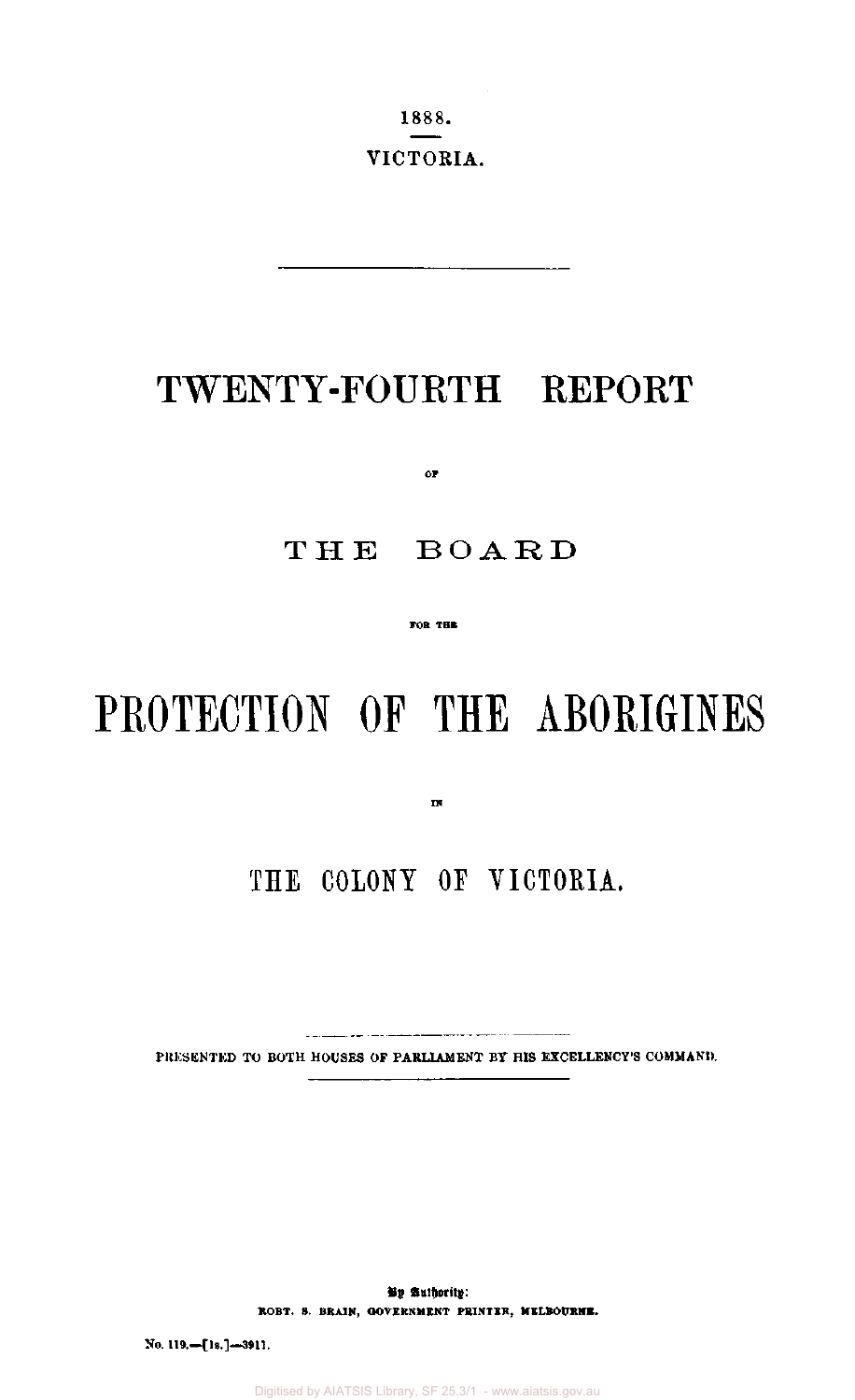|                        |      |                      |         | APPROXIMATE COST OF REPORT. |         |          |            |         |
|------------------------|------|----------------------|---------|-----------------------------|---------|----------|------------|---------|
| Preparation-Not given. |      |                      |         |                             |         |          |            | £ 1. d. |
| Printing (810 copies)  | <br> | <br>$\bullet\bullet$ | $\cdot$ | $^{+ +}$                    | $\cdot$ | $\cdots$ | $$ £35 5 0 |         |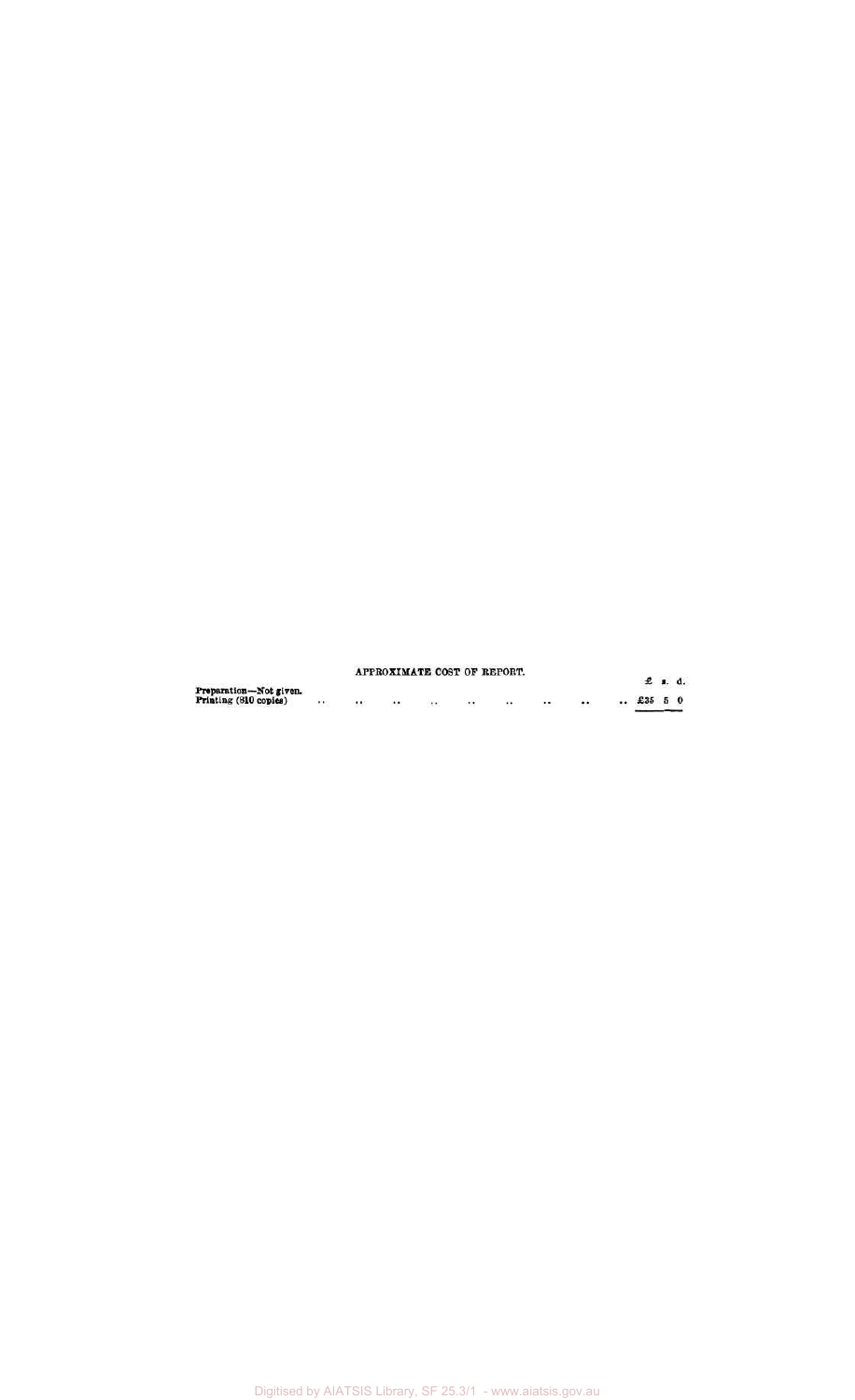# REPORT.

1st November, 1888.

SIR,

The Board for the Protection of the Aborigines have the honour to submit for Your Excellency's consideration their Twenty-fourth Report on the condition of the Aborigines of this colony, together with the reports from the managers of the stations, and other papers.

1. The Board have held one special and ten ordinary meetings during the year.

2. The average number of Aborigines and half-castes who have resided on the various stations during the year is as follows:—

| Coranderrk, under the management of Mr. Shaw |            |           |                       | $\cdots$  | <br>         | 91  |
|----------------------------------------------|------------|-----------|-----------------------|-----------|--------------|-----|
| Framlingham,                                 | ,,         | ,,        | Mr. Goodall           |           | <br>         | 94  |
| Lake Condah,                                 | ,,         | 33        | Revd. J. H. Stähle    |           | <br>$\cdots$ | 95  |
| Lake Wellington,                             | $^{\circ}$ | $^{\ast}$ | Revd. F. A. Hagenauer |           |              | 58  |
| Lake Tyers,                                  |            | 99        | Mr. Bulmer            | $\bullet$ | <br>         | 62  |
| Lake Hindmarsh, "                            |            | ,,        | Mr. Bogisch           |           | <br>         | 37  |
|                                              |            |           |                       |           |              | $-$ |
|                                              |            |           |                       |           |              | 437 |

Others visit the stations and reside periodically for a time.

3. Eighty half-castes who lately resided on the reserves are now earning their own living, or are being supported by their parents away from the stations.

Of this number, seven girls and six young men have good situations, and are doing well. Two married couples are also at service. Five married couples, with large families, are living on their selections, or on rented farms; and two children have been sent to the Brighton Orphanage.

The Board are happy to say that the hiring out of half-caste girls as servants has, so far, been a success; and they have little doubt that other girls who are now being trained on the stations for the same work will give like satisfaction to their employers.

Rations and clothing are (and will for a time be) supplied to those of the above half-castes who, according to the " Amended Act," " satisfy the Board of his or her necessitous circumstances."

The Board have not yet been successful in apprenticing youths to trades, neither the boys nor the parents being very favorable to it, the former preferring a more open air occupation.

The Board are of opinion that during the short time the " Amended Act" has been in force the results as to the half-castes are satisfactory.

As after the 31st December, 1889, no rations will be issued to half-castes under 34 years of age, many who now cling to the stations will have to leave and provide for themselves. The numbers on the various stations will then be greatly reduced, in view of which the Board are considering the advisability of doing away with one or more stations.

4. The marrying of half-caste girls to pure blacks is a subject that has been brought under the notice of the Board. The Board are of opinion that such marriages should be discouraged as much as possible. The " Amended Act" was framed to merge the half-caste population into the general community; by *encouraging* the intermarriage of blacks and half-castes that point would not be attained.

As many of these girls are almost white, and have been well brought up, they will probably find husbands among the white population.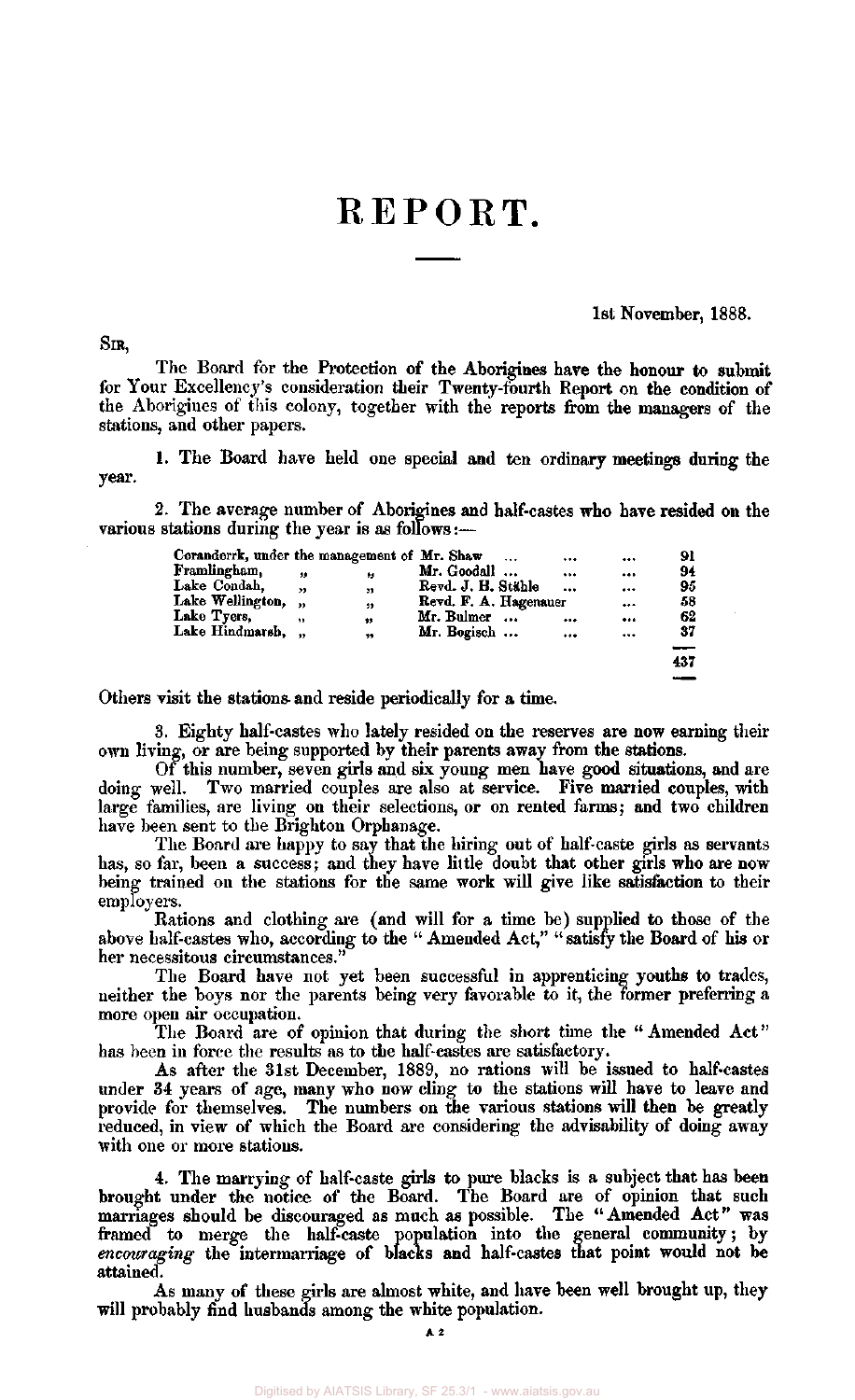Return showing (1) The total expenditure on each station; (2) The net income derived from each; (3) The actual cost of each:  $-$ 

| Station.        |          |          | Total Expenditure. |    |               |           | Net Income. |    |    |           | Actual Cost. |    |              |
|-----------------|----------|----------|--------------------|----|---------------|-----------|-------------|----|----|-----------|--------------|----|--------------|
|                 |          |          |                    | 8. | d.            |           | £           | В. | d. |           |              | з. | d.           |
| Coranderrk      |          | $\cdots$ | 2,660 15           |    |               |           | 948 12      |    | 6  | $\cdots$  | 1.712        | 2  | - 7          |
| Framlingham     | $\cdots$ |          | 2.560              |    | - 0           |           | $\cdots$    |    |    | $\ddotsc$ | 2.560        |    | $\mathbf{o}$ |
| Lake Condah     | $\cdots$ | $\cdots$ |                    |    |               | $\cdots$  | 215 12      |    | 5  |           | 1.487        | 0  | - 5          |
| Lake Wellington |          |          | 641                | 2  | $\frac{4}{3}$ | $\ddotsc$ | 207 12      |    | -8 |           | 433          | 9  | -8           |
| Lake Tyers      | $\cdots$ |          | 945 10 11          |    |               | $\cdots$  | 34          | 8  | -9 |           | 911          | 2  | -2           |
| Lake Hindmarsh  |          |          | 1.134              | -2 | -11           | .         | 101         |    | 3  |           | 1.032        |    | -8           |

NOTE.—The salaries of the missionaries and teachers at Lakes Condah, Wellington, Tyers, and Hindmarsh do not appear in the return, they being paid by the Church Committees or the Education Department.

Return of births, marriages, and deaths during the year:

| Name of Station.                    |              |          | Births. |          | Marriages. | Deaths |
|-------------------------------------|--------------|----------|---------|----------|------------|--------|
| Coranderrk<br>                      | <br>         | $\cdots$ | 6       | $\cdots$ |            |        |
| Framlingham<br>$\cdots$             | <br>         |          | 2       |          |            | <br>0  |
| Lake Condah<br>$\ddot{\phantom{0}}$ | <br>$\cdots$ |          | 5       | $\cdots$ |            | <br>2  |
| Lake Wellington                     | <br>         |          |         |          | 0          | <br>3  |
| Lake Tyers<br>$\ddotsc$             | <br>         |          | 4       |          |            | <br>0  |
| Lake Hindmarsh                      | <br>         |          | ı       | $\cdots$ | 2          | <br>6  |
|                                     |              |          |         |          |            |        |
|                                     |              |          | 19      |          | 6          | <br>12 |
|                                     |              |          |         |          |            |        |

There are about 300 (three hundred) Aborigines, including half-castes, who prefer to roam about the country, and will not settle down upon any of the stations. They are supplied with clothing and rations at dep6ts in different parts of the colony. (See Appendices XVI., XVII., XX.)

> I have the honour to be Your Excellency's most obedient servant,

> > ALEX. MORRISON,

Vice-Chairman.

His Excellency Sir H. B. Loch, G.C.M.G., K.C.B., &c, &c, &c.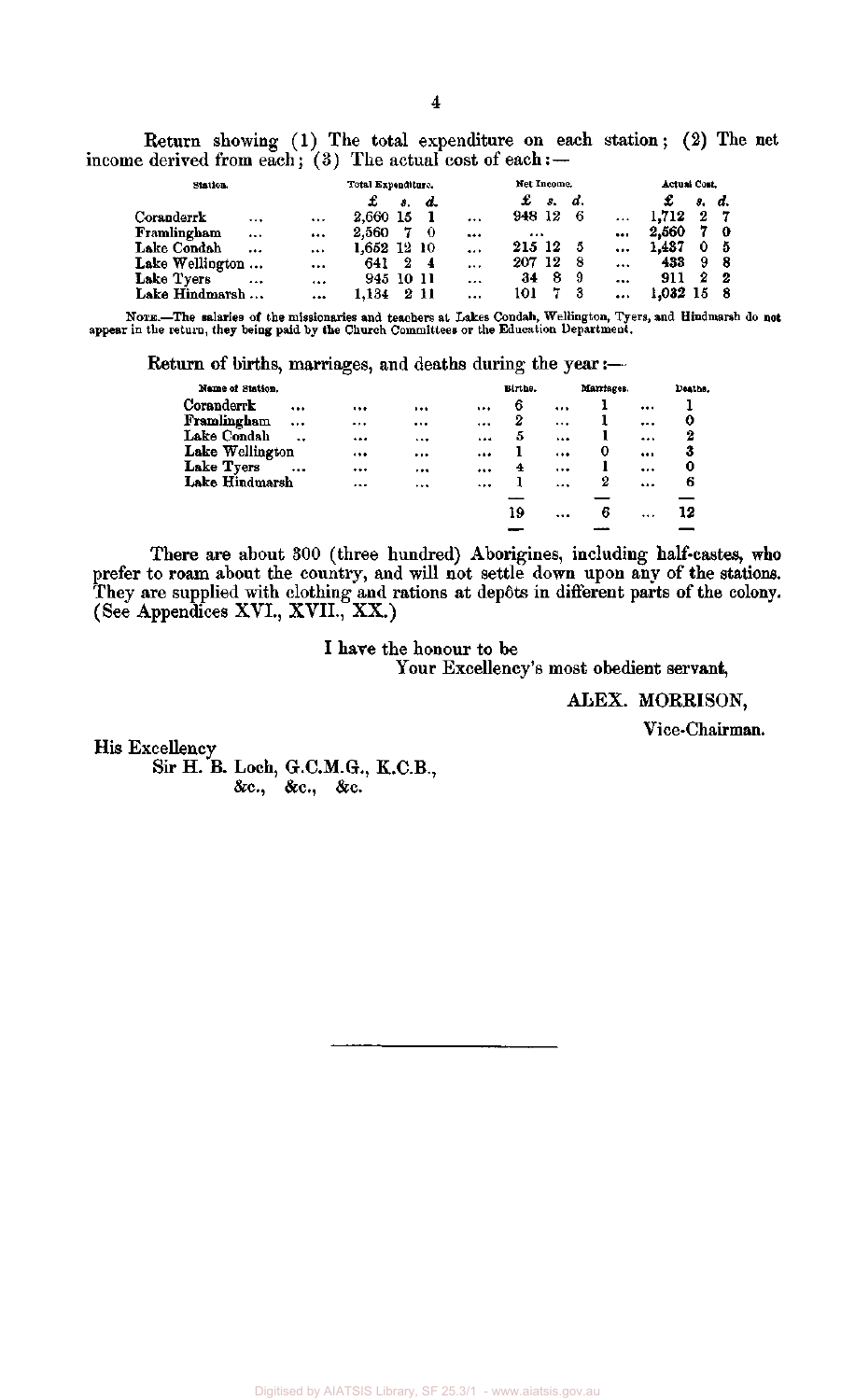### APPENDICES

### APPENDIX I.

SIR, Coranderrk. 30th June, 1888.

I have the honour to forward you my annual report on the condition of the natives and work of this station, &c., dating from 1st July, 1887, to 30th June, 1888.

I am very thankful to be able to report that the health of the people generally during the whole year has been really good. Although, among the white people, in the neighbouring townships of Lilydale and Healesville, much sickness and many deaths occurred from typhoid fever and diphtheric croup, yet we had not a single case of suffering from those dreaded maladies. A few have suffered from bronchitis and other ordinary ailments of the natives, but only one death has occurred during the whole year, and that was a child suffering from teething and bronchitis.

The behaviour and conduct generally has been as good as could be expected; but while some continue to live quiet, sober, and industrious lives, there are others whose inclinations lead them to live very differently, and are at times, in consequence, less or more troublesome.

They all, however, ought to be very comfortable and happy, for they have all the necessaries of life regularly supplied to them. Our ration list contains bread, meat, tea, sugar, rice, oatmeal, salt, soap, candles, pepper, and mustard, and other articles, when necessary, as medical comforts. With a regular supply of the above, together with milk, potatoes, and vegetables, and the ever-bracing mountain air and pure water, it would be strange if there was not health at Coranderrk.

Those who fenced in and made gardens for themselves last year are, I am glad to say, keeping them in really nice and good order.

The work of the station has been carried on as in former years. Religious services have been held on the station morning and evening every Sunday for all, and Sunday school for the children in the afternoons.

Religious instruction, too, has been given to the children in the day school every morning by Mr. Mackie, the schoolmaster, before proceeding to the programme of secular instruction of the Education Department.

Our hop crop, which is the principal one of the station, was got in in good order, and realized satisfactory prices in the market.

We had about 14 acres of land ploughed and sown with oats for hay, and a very good crop was the result, which enabled us to feed the horses and milking cows all through the winter months.

The floods of last year washed away about one-half of our potato crop; but what was left was good, although not sufficient to supply the whole station all the year through.

The improvements made consist of the erection of an additional large yard to the stock-yard, and the enlargement of the hay shed.

About a mile and a quarter of post and wire fence, with one top rail, has also been put up in a very creditable manner, entirely by the natives themselves. A considerable amount of ringing of trees and cutting down of scrub has also been done, which will greatly improve the grazing capabilities of the land. Other improvements of more or less importance have been effected about the station, and all by the natives themselves without the employment of Europeans.

The number of residents has been as follows:—

|           |          |          | Average. |          |    | Total. |          |          |          | Average. |          |          | Total. |
|-----------|----------|----------|----------|----------|----|--------|----------|----------|----------|----------|----------|----------|--------|
| July      |          |          | 90       | $\cdots$ |    | 96     | January  |          |          | 96       |          |          | 102    |
| August    | $\cdots$ | $\cdots$ | 91       |          |    | 95     | February |          |          | 97       |          |          | 102    |
| September |          |          | 88       |          |    | 95     | March    | $\cdots$ | $\cdots$ | 105      |          | 1.1.1    | 115    |
| October   |          |          | 85       |          | $$ | 95     | April    |          |          | 93       | $\cdots$ |          | 95     |
| November  | $\cdots$ |          | 84       |          |    | 96     | Mav      |          |          | 92       |          | $\cdots$ | 92     |
| December  |          |          | 90       |          |    | 97     | June     | $\cdots$ |          | 84       |          |          | 86     |

The above may be divided as follows, viz.:—28 males, 20 females, whose ages vary from 14 to 60 years. Children under 14 years, 25 boys and 20 girls. Of the adult males, there are only a few who can be regarded as able-bodied men; and the half-castes have always to do the heaviest and most work. The following tables will show the number of births and deaths:-

#### TABLE OF BIRTHS.

| Date.                      | Name.            |           |           | Sex. | Names of Parents.               |                                                  | Colour.                    |  |
|----------------------------|------------------|-----------|-----------|------|---------------------------------|--------------------------------------------------|----------------------------|--|
| September 16, 1887         | Jemima Campbell  | $\ddotsc$ | $\cdots$  | F.   | Alick Campbell<br>L. Campbell   | $\cdots$<br>$\cdots$<br><br>$\cdots$             | Half-caste.<br>Half-caste. |  |
| December 9, 1887           | John Rowan       | $\cdots$  | 1.74      | м.   | Dick Rowan<br>M. A. Rowan       | $\cdots$<br>$\cdots$<br><br>$\cdots$             | Half-caste.<br>Hålf-caste. |  |
| February 21, 1888          | Frank Wandin     | $\cdots$  | $\ddotsc$ | м.   | Robert Wandin<br>J. Wandin      | <br>$\cdots$<br><br>$***$                        | Half-caste.<br>Half-caste. |  |
| February 27, 1888          | John Terrick     | $\cdots$  | $\cdots$  | М.   | Abel Terrick<br>S. Terrick      | $\cdots$<br>$\cdots$<br>$\cdots$<br>$\cdots$     | Half-caste.<br>Half-caste, |  |
| March 29, 1888<br>$\cdots$ | Mary E. Hamilton | $\cdots$  | $\cdots$  | F.   | William Hamilton<br>A. Hamilton | <br>$\ddot{\phantom{0}}$<br>$\cdots$<br>$\cdots$ | Half-caste.<br>Half-caste. |  |
| April 3, 1888<br>$\cdots$  | Mary Russell     | $\cdots$  | $\cdots$  | F.   | William Russell<br>L. Russell   | $\cdots$<br>.<br><br>$\cdots$                    | Half-caste.<br>Half-caste. |  |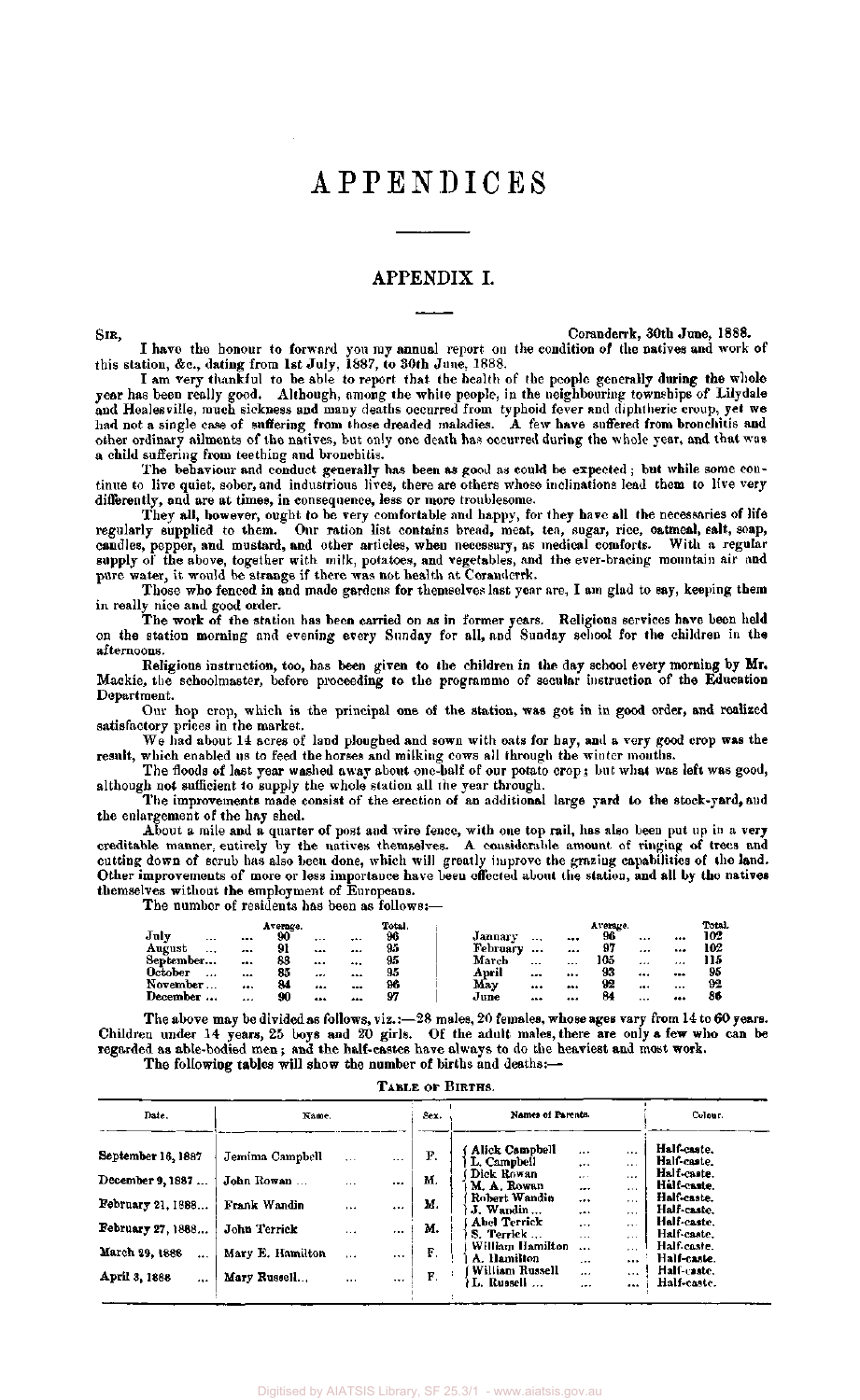TABLE OF DEATHS.

| Date.                                    | Name. | Sex. | Age. | Cause of Death.                                                               | Colour. |
|------------------------------------------|-------|------|------|-------------------------------------------------------------------------------|---------|
| .<br>February 22, 1888   Freddy Banfield |       | М.   |      | 1 <sup>1</sup> / <sub>2</sub> years    Bronchitis<br>$\cdots$<br><br>$\cdots$ | Black   |

There has only been one marriage on the station during the year. Abel Terrick and Sarah Edmond were married on the 25th February.

The number of stock has increased since last year, and now consists of the following:—81 cows, 72 calves, 60 heifers, 11 steers, 3 Hereford bulls, 8 working bullocks, and 12 horses; total, 247.

The number of half-castes now earning their own living away from the station is 8—5 females and 3 males. A young married couple were away for a month or so, but have returned again to the station, and are awaiting a suitable opening.

Before I conclude this report I would beg to urge upon the Board the necessity of issuing, with the sanction of authority, the regulations that were submitted last year for the consideration of the managers. I am sure they would meet with general approval.

When the natives were less enlightened there was little or no need of regulations, as they never thought of calling in question the authority of a manager; but now they are ready enough to do so, and hence the necessity of recognised and printed regulations, particularly as to the issuing of rations and clothing, &c , and which, no doubt, would result in the better and more uniform management of the different stations.

In conclusion, I must thank you, sir, for your ready and prompt attention to the requirements of the natives whenever I have had occasion to bring them before you.

I have the honour to be, Sir,

Your obedient servant,

JOSEPH SHAW.

Capt. Page, Secretary and General Inspector of Aborigines, Melbourne.

### APPENDIX II.

SIB, Aboriginal Station, Purnim, 30th June, 1888.

I have the honour herewith to forward my report for the year ending June, 1888. Again it gives me much pleasure in reporting favorable progress in the work done on the station,

and the general improvement in the conduct of the inhabitants of the station.

The attendance during the year has varied between 95 and 100.

Their attention to their work has been very good, resulting in a considerable amount of fencing and clearing being accomplished.

The cultivation done consisted of about 15 acres of oats and 10 acres of potatoes, from which we gathered a fair yield.

The stock on the station are looking exceedingly well and healthy, better than I have seen them at any previous corresponding period of the year.

There are at present on the station 10 cows, 50 calves, 74 heifers, 14 steers, 2 bulls, 205 ewes, 4 lambs, 4 rams, 10 horses, 9 working bullocks, and 4 foals.

Twenty-six head of cattle and 293 ewes and wethers have been killed for meat for the station.<br>The station is now subdivided into 9 paddocks, the areas ranging from 20 acres up to 1,800. The

The station is now subdivided into 9 paddocks, the areas ranging from 20 acres up to  $1,800$ . material for subdividing the larger paddocks is split and ready for erection, which work will be proceeded with almost immediately.

The health of the people has been fair, with the exception of a few cases of long standing; no deaths have occurred during the year.

Two births and one marriage during the year.

| Date.                                     | Name of Child.                                                         | Sez. | Names of Parents.                                                                                                          | Description of Parenis.                        |
|-------------------------------------------|------------------------------------------------------------------------|------|----------------------------------------------------------------------------------------------------------------------------|------------------------------------------------|
| November 1, 1687<br><br>November 29, 1887 | Mary Gibb<br>$***$<br>$\cdots$<br>Alice Clarke<br>$\cdots$<br>$\cdots$ | F.   | John Gibb<br>Lolo Gibb<br>Frank Clarke<br>Alice Clarke<br>$\cdots$<br>11.5<br><br>$\cdots$<br><br>$\cdots$<br><br>$\cdots$ | Black.<br>Black.<br>Half-caste.<br>Half-caste. |

The marriage celebrated was between Dinah Brown and Governor Baxter, an aged couple, and the last of their respective tribes.

The children are making marked progress under the able tuition of Miss Powell, the percentage of results being equal to most schools in the districts, and surpassed by only a few.

I have the honour to be, Sir,

A. M. A. Page, Esq., General Inspector B.P.A.

Your most obedient servant,<br>WILLIAM GOODALL.

#### APPENDIX III.

SIR, Nission Station, Lake Condah, 27th August, 1888. I have the honour to forward my annual report with reference to the state and condition of the Aborigines under my charge, and the progress of this station with regard to the general management.

The total number of blacks and mixed blood belonging to the station is 120, the average number of those who resided here constantly during the year being 94.